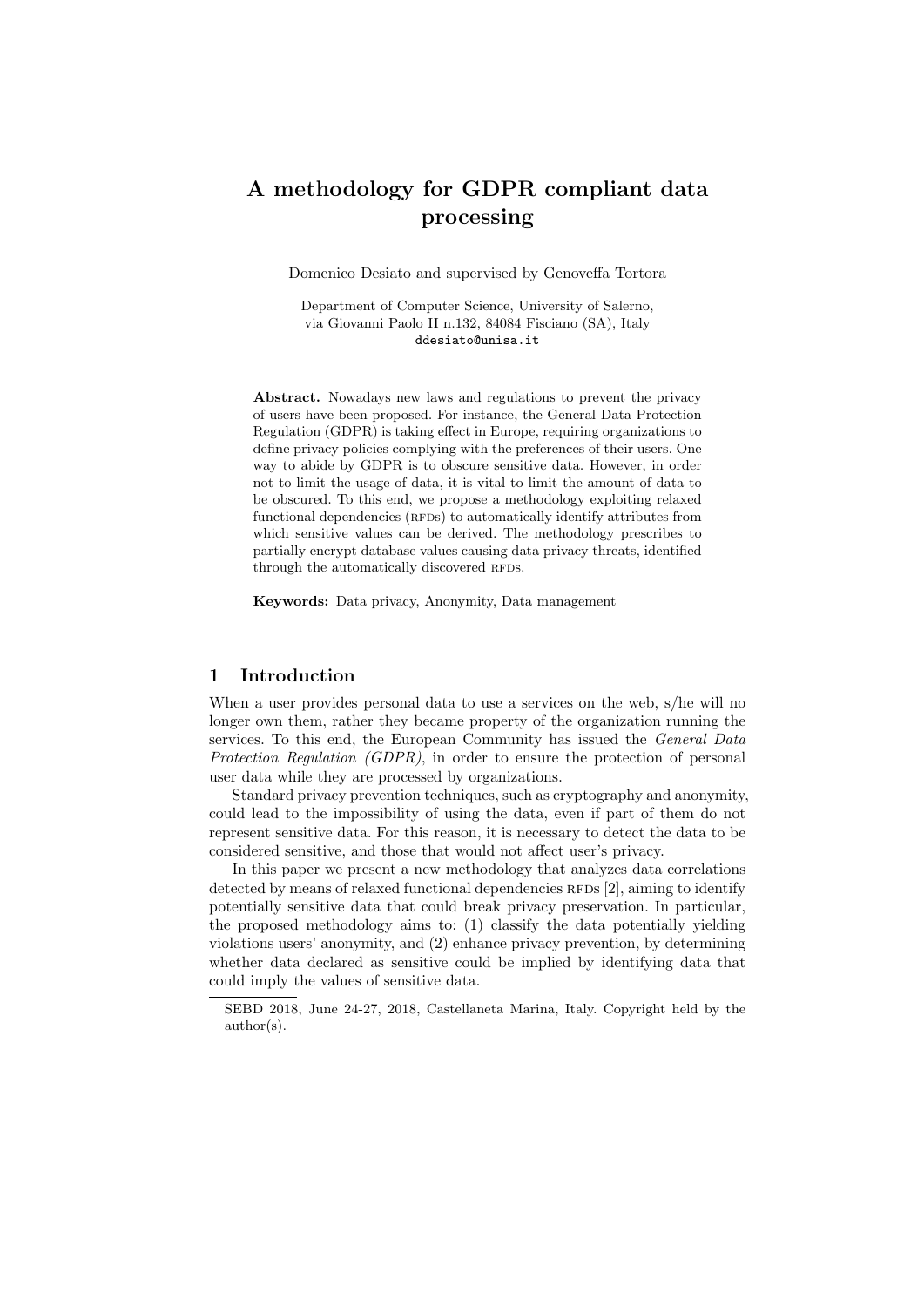#### 2 D. Desiato

The paper is organized as follows. In Section 2 we provide a formalization of the privacy prevention problem, based on which the proposed methodology is described Section 3. In Section 4 we present the results of several experiments in order to validate the proposed methodology. Finally, conclusions and future research directions are discussed in Section 5.

# 2 Problem description

The two main concerns in data privacy are: anonymity and information confidentiality. Anonymity can be intended as non-identifiability. Thus, organizations must prevent the possibility to associate data to legitimate owners when letting third parts access them  $[4]$ . To formalize the concept of *anonymity*, we define the concept of anonimity-violating attribute set.

Anonimity-violating attribute set. Given a relation schema  $R$  containing user personal data, an attribute set  $X = \{X_1, \ldots, X_k\}, X \subseteq \text{attr}(R)$ , and a relation instance  $r$  of  $R$ ,  $X$  represents an *anonimity-violating* attribute set if and only if it permits to *identify* data tuples in r (we denote this set by  $X_{\delta}$ ).

A relation  $R$  preserves the anonymity if and only if  $R$  does not contain an anonymity-violating attribute set  $X_{\delta}$ . For instance, if a third-part knows an identifier value, then s/he is able to identify a user with a certainty degree of 100%. However, in order to limit third-part's power, we must also deny access to attributes enabling user's identification with a high certainty degree, even if less than 100%.

Information confidentiality is more a general concept. Here, the user would protect data s/he considers as sensitive. In this case, starting from a set of user specified sensitive data, we need to detect attributes from which it is possible to derive them. To formalize the concept of *information confidentiality*, we introduce the concept of *confidentiality-violating attribute set*.

Confidentiality-violating attribute set. Given a relation schema  $R$  containing user personal data, a relation instance  $r$  of  $R$ , and two attribute sets  $X, Y \subseteq attr(R)$ , where  $Y = \{Y_1, \ldots, Y_h\}$  is the set of user specified sensitive attributes by user, then  $X$  represents a confidentiality-violating attribute set, if and only if it is not a key, but it determines at least one  $Y_i$ , one  $Y_i \in Y$  (we denote this set by  $X_{\zeta}$ ).

A relation  $R$  preserves the information confidentiality if and only if (i) it does not contain user specified sensitive attributes or (ii) they are obscured and R does not contain *confidentiality-violating* attribute sets  $X_{\zeta}$ . To this end, we use the concept of functional determination in order to exclude the possibility to derive values of attributes declared as sensitive. Thus, given a sensitive attribute A, if a third-part knows values of attributes determining those of A, then s/he could be able to discover values of A with a certainty degree of 100%, and with a maximum accuracy degree. However, it would be useful to limit third-part's power not only by decreasing the certainty degree (as defined for anonymity violations), but also by excluding the possibility to use values that are similar to those determining sensitive ones, i.e. by considering similarity-based matches.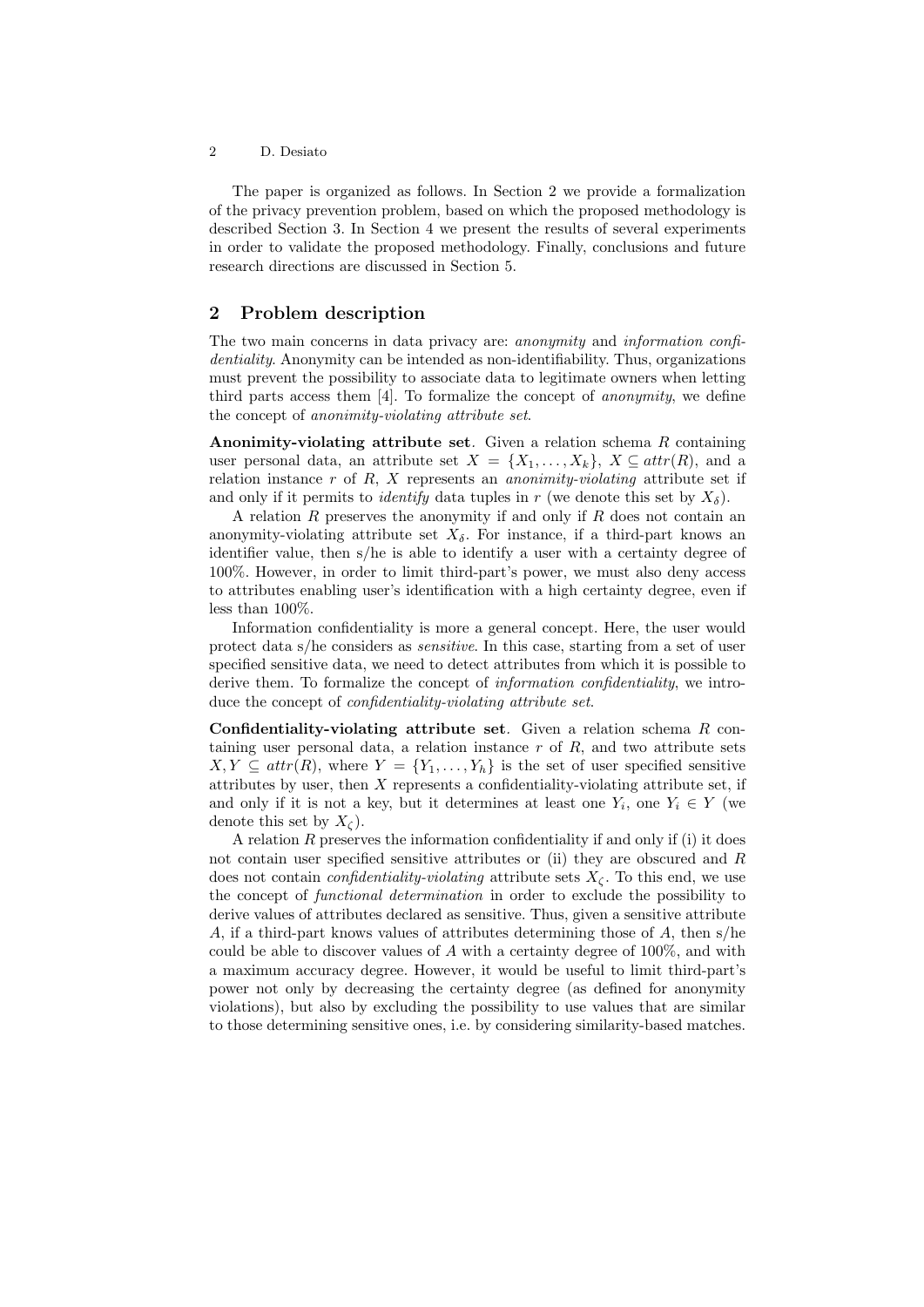For this reason, in this case we can identify a confidentiality violating attribute set  $X_{\zeta}$  by using: (i) the above defined measure  $\Psi$  and a threshold  $\varepsilon$ , and (ii) a set of constraints  $\Phi$  containing similarity-based matching predicates.

# 3 Methodology

We propose a methodology that guarantees user privacy for both *anonymity* and information confidentiality while permitting to continue use data. It exploits Relaxed Functional Dependencies (RFDs) [2], which enable us to detect sensitiveness of data, and to reduce the encryption processes only to them.

RFDs extend Functional Dependencies (FDs) by relaxing some constraints of their definition. In particular, they might relax on the attribute comparison method, and or on the fact that the dependency must be satisfied by the entire database. Relaxing on the attribute comparison method means adopting an approximate tuple comparison operator, instead of the "equality" operator. In order to define the type of attribute comparison used within an RFD, we use the concept of constraint. Instead, a dependency holding for "almost" all tuples or for a "subset" of them is said to relax on the extent. In this case, a coverage measure or a condition is specified to quantify the subset of tuples on which the RFD holds.

More formally, the following RFD

$$
X_{\varPhi_1} \xrightarrow{\Psi \geq \varepsilon} Y_{\varPhi_2} \tag{1}
$$

holds on a relation instance r of R iff:  $\forall$   $(t_1, t_2) \in r$ , if  $t_1[X]$  and  $t_2[X]$  agree with the constraints specified by  $\Phi_1$ , then  $t_1[Y]$  and  $t_2[Y]$  agree with the constraints specified by  $\Phi_2$  with a degree of certainty (measured by  $\Psi$ ) greater than  $\varepsilon$ .

Our methodology exploits RFDs discovered from data to identify sensitive data, using block ciphers to encrypt a minimal set of attributes among those containing sensitive data. Then, ranking techniques are applied to discovered rfds, in order to detect a minimal set of attributes to be encrypted to guarantee anonymity and information confidentiality.

Anonimity. Given a relation R, we need to identify all of its sets  $X_{\delta}$ , defining a way to make them no longer accessible on R. Formally, to identify such set of attributes  $X_{\delta}$  we map the concept of anonymity to that of key dependency. In particular, since a set  $X_{\delta}$  identifies a user, it will also be the Left-Hand-Side (LHS) of a key dependency, to preserve the anonymity of  $R$  we need to identify the minimum attribute set  $Z \subseteq attr(R)$ , such that by obscuring all attributes in Z from R, then no anonymity violation can be found. To automatically obtain  $Z$ we must use a metric to rank RFDs discovered from data. We defined two simple and effective ranking metrics, but they do not always guarantee the minimality of the attribute set to be encrypted in order to satisfy privacy requirements, due to the fact that this problem can be reduced to the Minimum Feedback Vertex Set [3] that is NP-Complete.

Information confidentiality. Given a relation  $R$ , we need to identify all the confidentiality violating attribute sets  $X_{\zeta}$  in R, and define a way through which